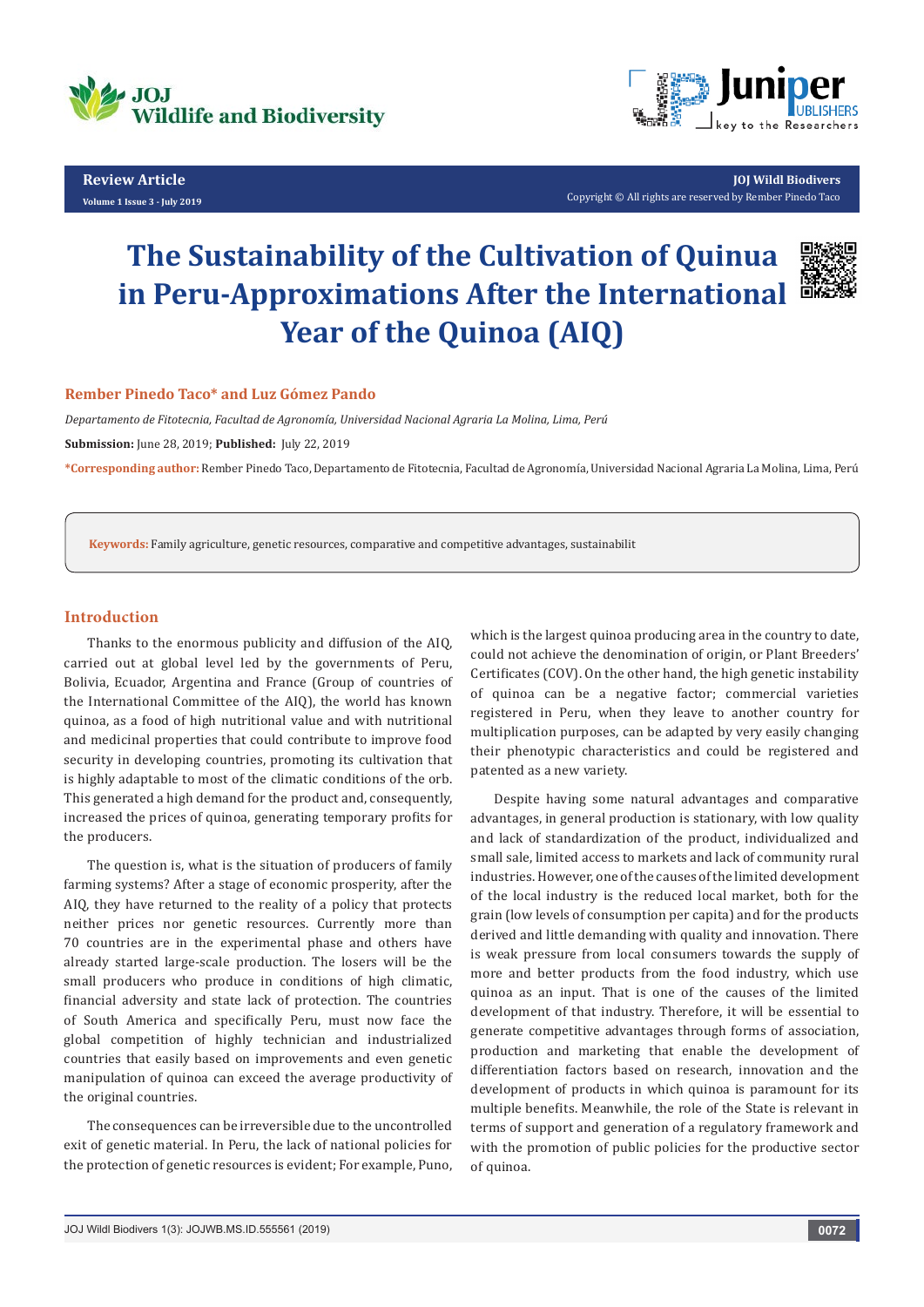The objective of this article is to analyze the impacts generated in family farming systems of highland areas of Peru in terms of technological innovations, management and conservation of resources: soil, water, genetic resources and an approach to the sustainability of production of quinoa, after AIQ 2013.

## **National Production and Regional Performance of Quinoa Production**

According to official MINAGRI figures (2014), the quinoa production of 2014 was 114,000 tons, a figure that reflects a growth of 119% compared to 2013 that reached 52,000 tons. This increase was mainly in the regions of Arequipa (522%), Puno (23%) and Junín (173%), based on the largest sowings executed and, consequently, the highest yields obtained.

At the regional level, on the coast in the departments of Lambayeque, La Libertad, Ica, Tacna and Lima, the growth rate of quinoa production was 24% per year, while in the departments of the southern highlands (Arequipa, Apurímac, Ayacucho , Cusco, Moquegua and Tacna) was 18.7% annual average. In the case of Puno, it grew at a slower pace, and its participation in national production decreases each year [1].

## **Case of the Expansion of Quinoa Cultivation in Ayacucho**

Agriculture practiced in the high-Andean tropical zones (> 2500 masl) is based on the management of biodiversity and different farming systems in a wide range of socio-economic and environmental scenarios that allow the self-sustainability of small and medium farmers in rural communities ( Fonte and Vanek, 2010). The production area of quinoa in Ayacucho according to Gómez and Aguilar (2014) and Tapia et al. (2014) corresponds to the inter-Andean valley agro-ecological zone. The production of quinoa is practiced from 2500 to 3800 masl [2]. At the level of the Ayacucho region in the 1992/93 season the cultivated area was 123 ha, in 2003/04 2140 ha, increasing to 5768 ha in the 2012/2013 season. At the provincial level, the growth of the cultivated area in Huamanga stood out, from 244 to 2536 hectares, which represents an increase of 939% in the last 10 agricultural seasons [3]. According to the [4] in the 2014/15 campaign in Ayacucho the total area planted reached 11 115 hectares, of which 6429 have been planted in the province of Huamanga. Currently, quinoa is planted as monoculture, with a predominance of conventional production systems that involve the intensive use of soils, intensification of agricultural mechanization, indiscriminate use of synthetic fertilizers and pesticides, use of improved varieties with predominance of white quarries displacing the color quinoa and the local ecotypes, and the reduction of areas of other traditional food crops [5].

## **Main Markets and Customers**

The commercialization of the quinoa grain has three types of market: internal regional market (district and provincial fairs and in the departmental capital); external regional market (production goes outside the departmental scope to supply

the demand of the national market); and finally export market to the different countries that demand quinoa [1]. Peruvian quinoa is exported to the international market as conventional and organic, being for the last five years (2010-2014) 75.4% of conventional type, with an annual growth rate of 67%. The annual growth rate of organic quinoa was 82%. In 2014, it was possible to export 27,200 tons of conventional quinoa and 8,900 tons of organic quinoa (The United States is the largest importer of Peruvian quinoa, with a tariff of 0% established for the entry of quinoa via the TLC).

However, despite the preferences of the international market for healthy products, the preference for organic quinoa has not been as decisive, since in practice more conventional quinoa was exported. This is another valid argument to analyze the possibility of massive production of quinoa in other countries with higher technology support (protection measures and subsidies and financing) which could easily displace domestic production. Perhaps it should be considered as a more favorable possibility (less possibilities of direct competition in the production of quinoa due to its unfavorable agro-ecological characteristics for the production of quinoa, but, comparative advantages due to the technological level reached in the food industry) trade with countries like Brazil that also through the application of the Agreement of Economic Complementation, exports have a 0% tariff like Uruguay and Paraguay. Likewise, South Africa with which Peru is in the process of negotiating an TLC; also, Asian and Oceanian markets who demand and prefer natural products.

## **Annual Per Capita Consumption of Quinoa**

Despite the immense campaign of diffusion made in favor of the consumption of the quinoa this has not had significant increases, according to general data provided by the MINAGRI in 2012 the annual per capita consumption was 1.20 kg / person / year. According to IICA [1] in a study carried out by ADEX (2001), it is estimated that per capita consumption at the national level is 0.52 kg / year, with the urban population registering a relatively low consumption (according to the results of IV CENAGRO, the main destination of the national production of quinoa per planting But, according to the FAO-ALADI [6], the consumption of quinoa estimated for 2012 in kg / person / year in Peru was 1.15 kg. area would be for self-consumption 68% of the total, 31% is destined for sale, and 1% for seed).

According to studies carried out by IICA [1] in the regional area of Puno and Junín, annual per capita consumption of 3 kg / person / year; while Junín would reach 3.6 Kg at an urban level and 15 Kg / person / year at rural level, which would merit reviewing the aforementioned figures since they are quite far from the national average provided by MINAGRI, with the aforementioned averages at the Puno level and Junín would be consuming an average of 9 kg / person / year. But if confirmed these figures can be an excellent indicator of the increase of family consumption of quinoa at rural and urban level with a clear tendency to improve food and nutrition security [7].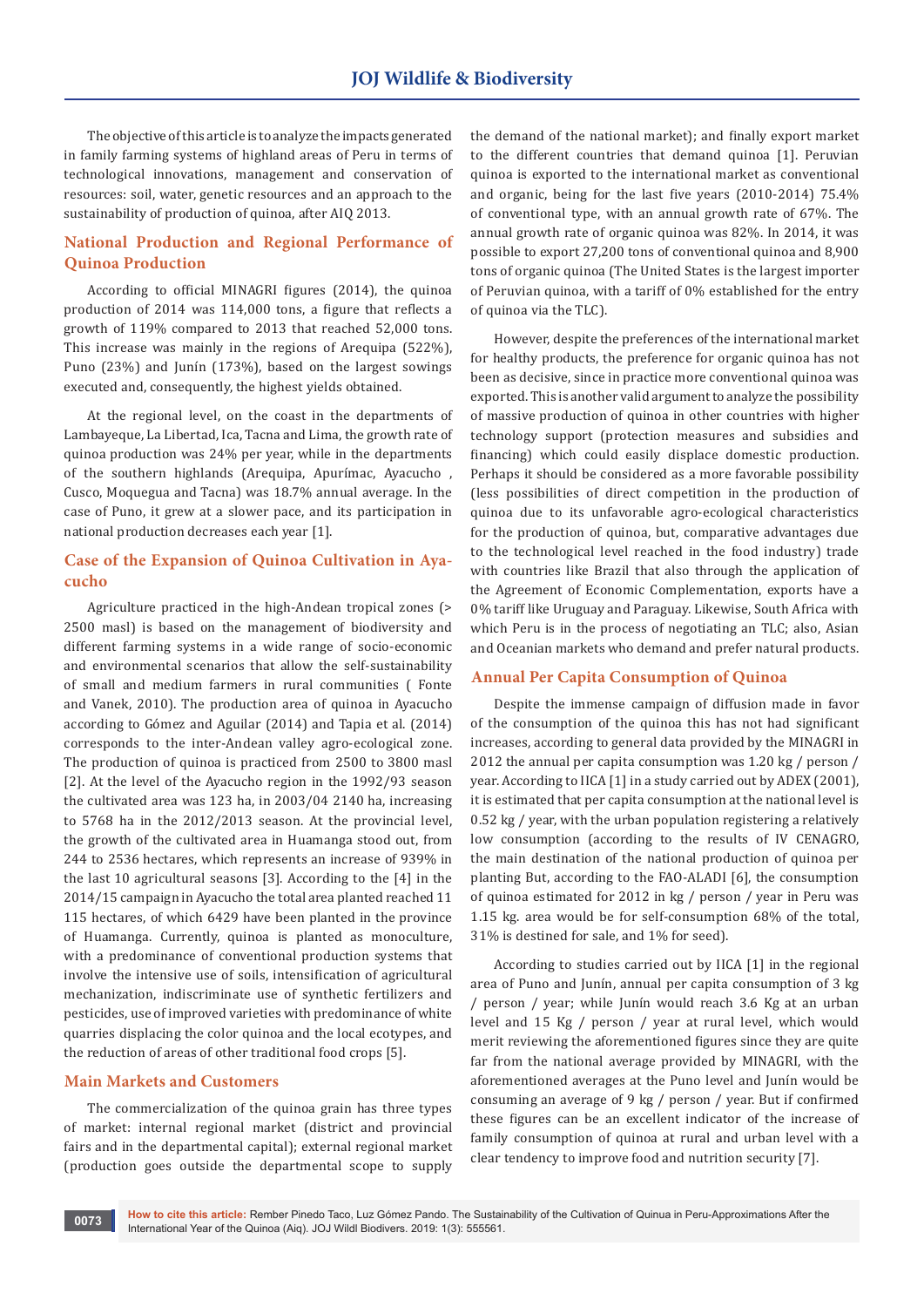## **Loss of Biodiversity and Global Competition for Quinoa Production**

After the IYQ, more than 70 countries have quinoa genetic material from Peru and Bolivia, which are the two main countries of quinoa. In countries like USA, France, Holland, England with economic and technological support of their governments are in the research phase and several countries in the production phase [8].

Under these conditions, will farmers mainly have family farming systems, possibilities to compete with high technology and large industry in developed countries? Despite the natural and comparative advantages of having a huge variability of quinoa genes and as demonstrated, they can be adapted to almost all life zones existing in Peru; however, under current conditions, the producers of the altiplano and the inter-Andean valleys will have little chance of competing with the quinoa product and its derivatives if the developed countries begin the production of quinoa on a large scale. Production at the coastal level and marine Yunga would have better possibilities; However, the limiting factor that has not yet been solved is the phytosanitary issue (high incidence of pests obliges the indiscriminate use of pesticides). The average yield reached in the country is 1.2 t / ha, considering that some varieties have a productive potential of 9 t / ha, highly technician countries with protectionist agricultural policies can reach these roofs via genetic improvement and export quinoa with high added value and on a large scale. Possibly it will not be news that in a few years the original countries are forced to import quinoa [9,10].

### **Conclusion**

The expansion of the demand for quinoa and its agroindustrial derivatives in higher income countries is associated with more general trends of changes in consumption patterns, which increasingly favor foods that have healthy nutritional characteristics, offer health and safety guarantees and are associated with some special characteristics, such as the condition of being organic products. The main risk that threatens the growth of exports is the possible entry into production of countries with developed technology such as the United States of America, European countries and others whose agroclimatic conditions are favorable.

It will be key to enhance the natural advantages and comparative advantages of quinoa production by efficiently taking advantage of international market opportunities, with high quality standardization of the product. Likewise,

the generation of competitive advantages through forms of association, production and commercialization that make viable the development of differentiation factors based on research, innovation and the development of products in which quinoa is paramount for its multiple benefits. Procure the differentiation that implies collective marks associated with knowledge and ancestral management of quinoa cultivation in the high Andean areas of the country.

The production of conventional quinoa on the coast intensified, including with government support (Crop Reconversion Program), with the idea of increasing export volumes and increasing local consumption; however, shipments of the product were returned for exceeding the maximum residue limits (MRLs) of pesticides. There is a high risk of loss of market share derived from these rejections, which affect the prestige of the Peruvian product.

#### **Acknowledgement**

Project for the Development of Value Chains for the Conservation of Biodiversity and the Improvement of Rural Livelihoods. SP Native Grains. VLIR-UNALM

#### **References**

- 1. Instituto Interamericano de Cooperación para la Agricultura (IICA) (2015) El mercado y la producción de quinua en el Perú, Lima, Perú.
- 2. Pinedo R, Gómez L, Julca O (2017) Caracterización de sistemas de producción de quinua (Chenopodium quinoa Willd) en el distrito de Chiara, Ayacucho. Aporte Santiaguino 10(2): 351-364.
- 3. Dirección Regional Agraria Ayacucho (DRAA) (2014) Dirección de Información Agraria y Estudios Económicos, Peru.
- 4. Dirección Regional Agraria Ayacucho (DRAA) (2015) Dirección de Información Agraria y Estudios Económicos, Peru.
- 5. [Pinedo R, Gómez L, Julca O \(2018\) Sostenibilidad de sistemas de](http://www.scielo.org.mx/scielo.php?script=sci_abstract&pid=S2007-90282018000300399&lng=es&nrm=iso&tlng=en)  [producción de quinua \(Chenopodium quinua Willd\). Ecosistemas y](http://www.scielo.org.mx/scielo.php?script=sci_abstract&pid=S2007-90282018000300399&lng=es&nrm=iso&tlng=en)  [Recursos Agropecuarios 5\(15\): 399-409.](http://www.scielo.org.mx/scielo.php?script=sci_abstract&pid=S2007-90282018000300399&lng=es&nrm=iso&tlng=en)
- 6. FAO ALADI (2014) Tendencias y perspectivas del comercio internacional de quinua documento conjunto. Santiago de Chile, Chile.
- 7. Fonte S, Vanek S (2010) Explorando Opciones Agroecológicas para el Manejo de la Fertilidad del Suelo en Sistemas de Agricultura en pequeña escala de las Zonas Altoandinas, (CIAT) Cali, Colombia.
- 8. Gómez L, Aguilar E (2014) Guía del cultivo de quinua. Programa de Investigación y Proyección Social de Cereales y Granos Nativos Facultad de Agronomía Universidad Nacional Agraria La Molina, Lima, Perú.
- 9. Ministerio de Agricultura y Riego (MINAGRI) (2014) Dirección General de Seguimiento y Evacuación de Políticas - Dirección de Estadística Agraria, Agraria.
- 10. Tapia M, Canahua A, Ignacio S (2014) Razas de Quinua del Perú. ANPE, Perú y CONCYTEC, Lima, Perú.